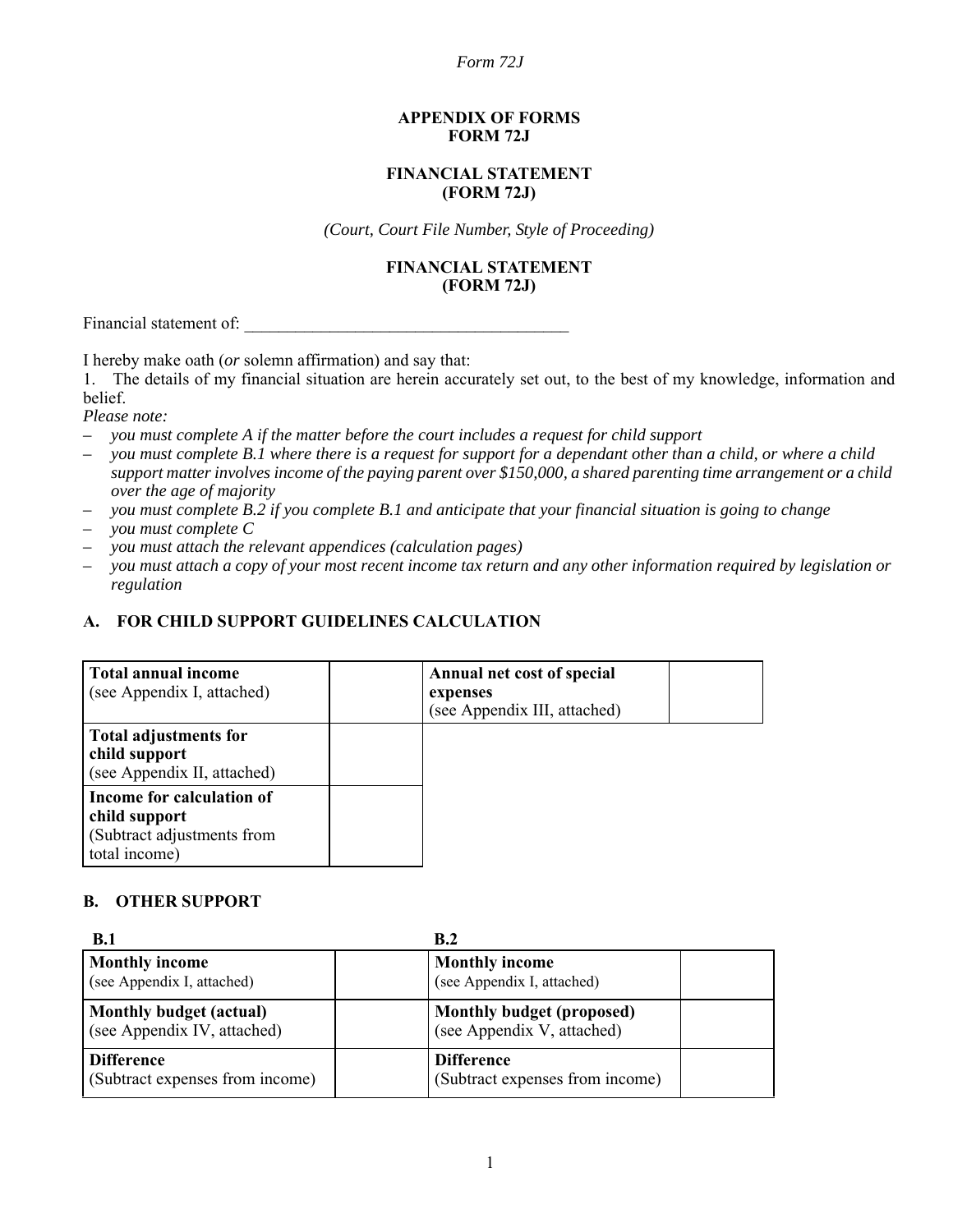### **C. PROPERTY AND DEBTS**

|                                                      | <b>Total value</b> | Value of my share |
|------------------------------------------------------|--------------------|-------------------|
| <b>Total Property</b><br>(see Appendix VI, attached) |                    |                   |
| <b>Total Debts</b><br>(see Appendix VII, attached)   |                    |                   |
| <b>Difference</b><br>(Subtract debts from assets)    |                    |                   |

2. The name and address of my current employer are

3. I do not anticipate any material change in my financial situation. *(If changes are anticipated, describe them below.)*

 $\mathcal{L}_\mathrm{max}$  and  $\mathcal{L}_\mathrm{max}$ 

4. *(If either spouse is making a claim under subsection 44(1) of the Marital Property Act, include the following:)*

### **PARTICULARS OF CONTRIBUTION TO PROPERTY**

The particulars of my contribution to the property or properties in question are accurately set out below to the best of my knowledge, information and belief. *(List the properties in question by a description, sufficient to identify them and show the details of your contribution to each.)*

5. Except as disclosed in subparagraph (viii) of Appendix VI, I have not transferred any property, whether real or personal, whether by gift, sale, release, redemption or in any other manner, to any person for less than its fair market value at the time of such transfer.

**Sworn, etc.**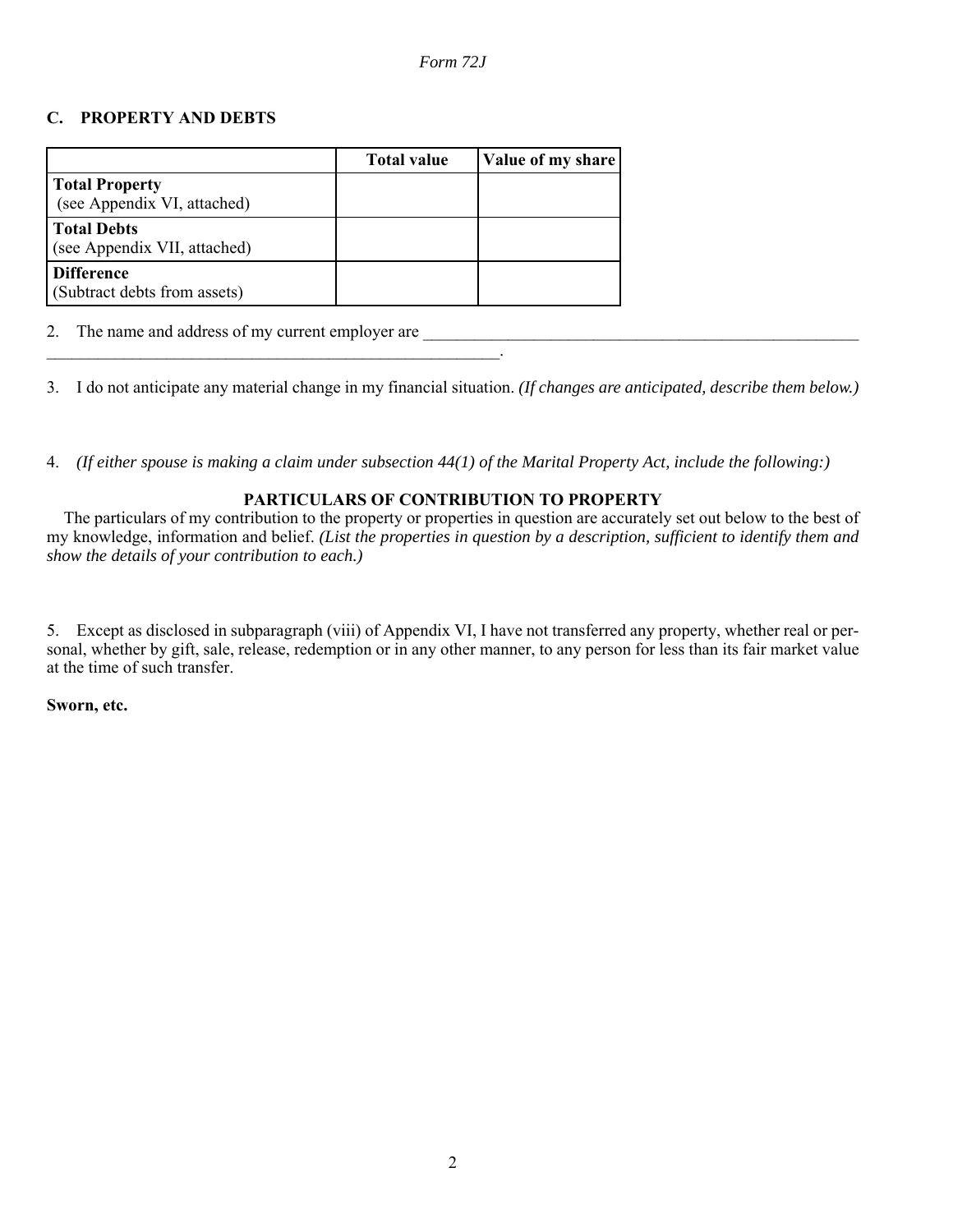### **Appendix I CALCULATION OF TOTAL ANNUAL INCOME**

*Please Note:*

- *when completing this Appendix include only the income of the person completing the form*
- *include all sources of income used to calculate total income (line 150) on the T1 General income tax return, whether taxable or not*
- *for each amount, complete the most appropriate column, complete only one column per item. For example: if you are paid for your job every two weeks, place your gross income for the two weeks in the biweekly column; if you also receive rental income once a month, place that amount in the monthly column. Total each column, then do the calculation below to convert each amount to an annual amount.*

| <b>Income Source</b>                                              | <b>Received</b><br>weekly | <b>Received</b><br>biweekly | <b>Received</b><br>monthly | Received<br>annually |
|-------------------------------------------------------------------|---------------------------|-----------------------------|----------------------------|----------------------|
| Employment income                                                 |                           |                             |                            |                      |
| Other employment income <sup>1</sup>                              |                           |                             |                            |                      |
| Pensions                                                          |                           |                             |                            |                      |
| Employment insurance benefits                                     |                           |                             |                            |                      |
| Allowances or support from others <sup>2</sup>                    |                           |                             |                            |                      |
| Workers compensation benefits                                     |                           |                             |                            |                      |
| Social Assistance                                                 |                           |                             |                            |                      |
| Interest and other Investment Income                              |                           |                             |                            |                      |
| Rental income                                                     |                           |                             |                            |                      |
| RRSP income                                                       |                           |                             |                            |                      |
| Taxable amount of dividends from<br>taxable Canadian Corporations |                           |                             |                            |                      |
| Other income $3$<br>(specify)                                     |                           |                             |                            |                      |
| Net Business income                                               |                           |                             |                            |                      |
| Net Professional income                                           |                           |                             |                            |                      |
| Net Commission income                                             |                           |                             |                            |                      |
| Net Fishing income                                                |                           |                             |                            |                      |
| Net Farming income                                                |                           |                             |                            |                      |
| Net federal supplements                                           |                           |                             |                            |                      |
| <b>Subtotals</b>                                                  | \$                        | \$                          | \$                         | \$                   |

 $1$  Income not reported with T4's – this includes tips, directors fees, foreign employment income in Canadian dollars and royalties.

 $\frac{2}{3}$  Include spousal support and child support received as income. These amounts may be deducted later.

Include such items as scholarships, fellowships, bursaries, study grants, artists' project grants, lump sum payments, severance pay, death benefits (other than CPP), taxable payments of RESP, training allowances, amounts from a trust shown on a T3, plus anything else that is taxable income and not reported elsewhere.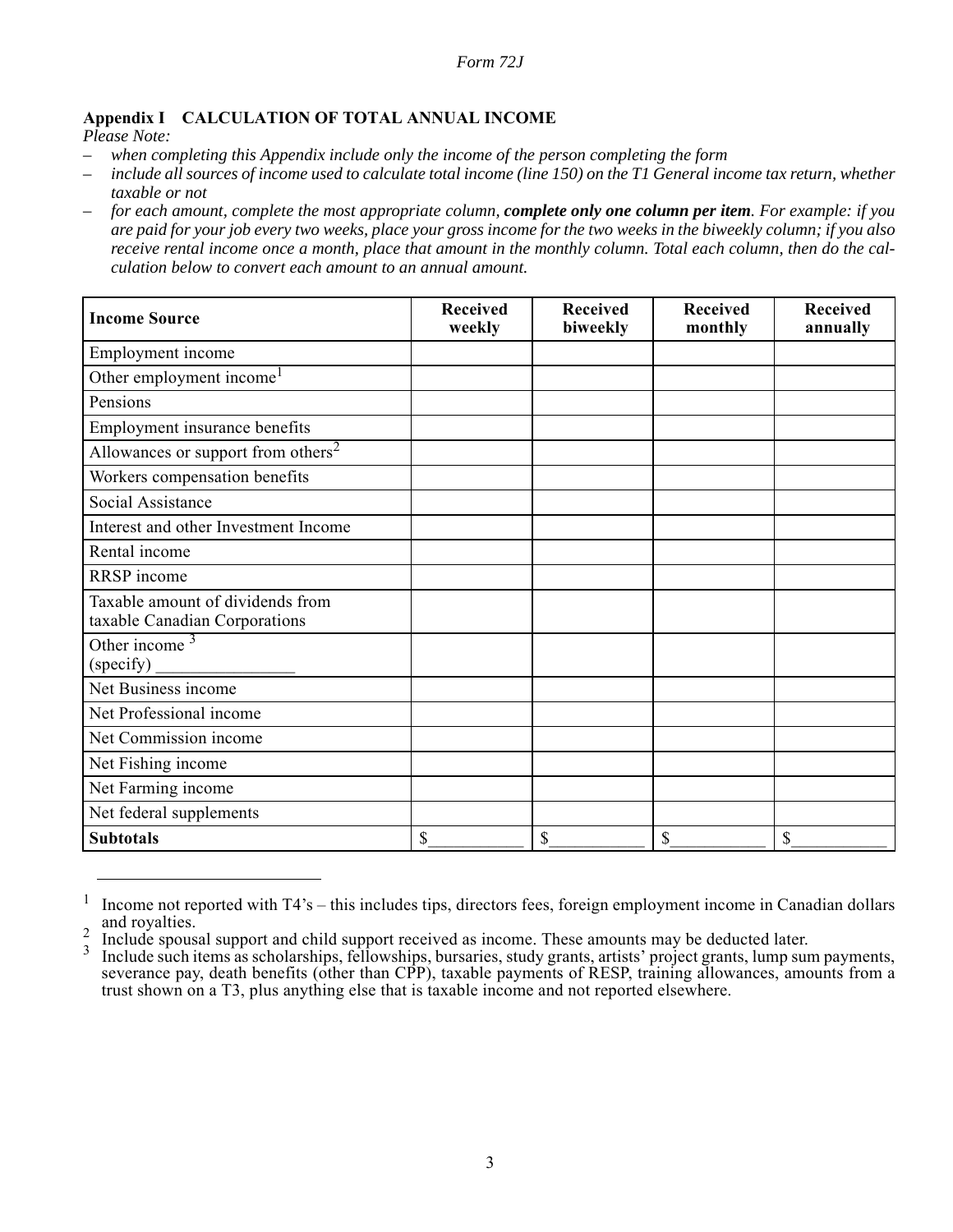# **(***Convert subtotals to annual amounts***)**

| Weekly subtotal                                                 |  | $\times$ 52 = |       | $\gamma$ yearly $(a)$ |  |
|-----------------------------------------------------------------|--|---------------|-------|-----------------------|--|
| Biweekly subtotal                                               |  | $\times$ 26 = |       | yearly (b)            |  |
| Monthly subtotal                                                |  | $\times$ 12 = | $+ S$ | yearly (c)            |  |
| Yearly subtotal                                                 |  |               | $+ S$ | yearly $(d)$          |  |
|                                                                 |  |               |       |                       |  |
| <b>TOTAL ANNUAL INCOME</b> (add lines a, b, c & d) = $\$<br>(e) |  |               |       |                       |  |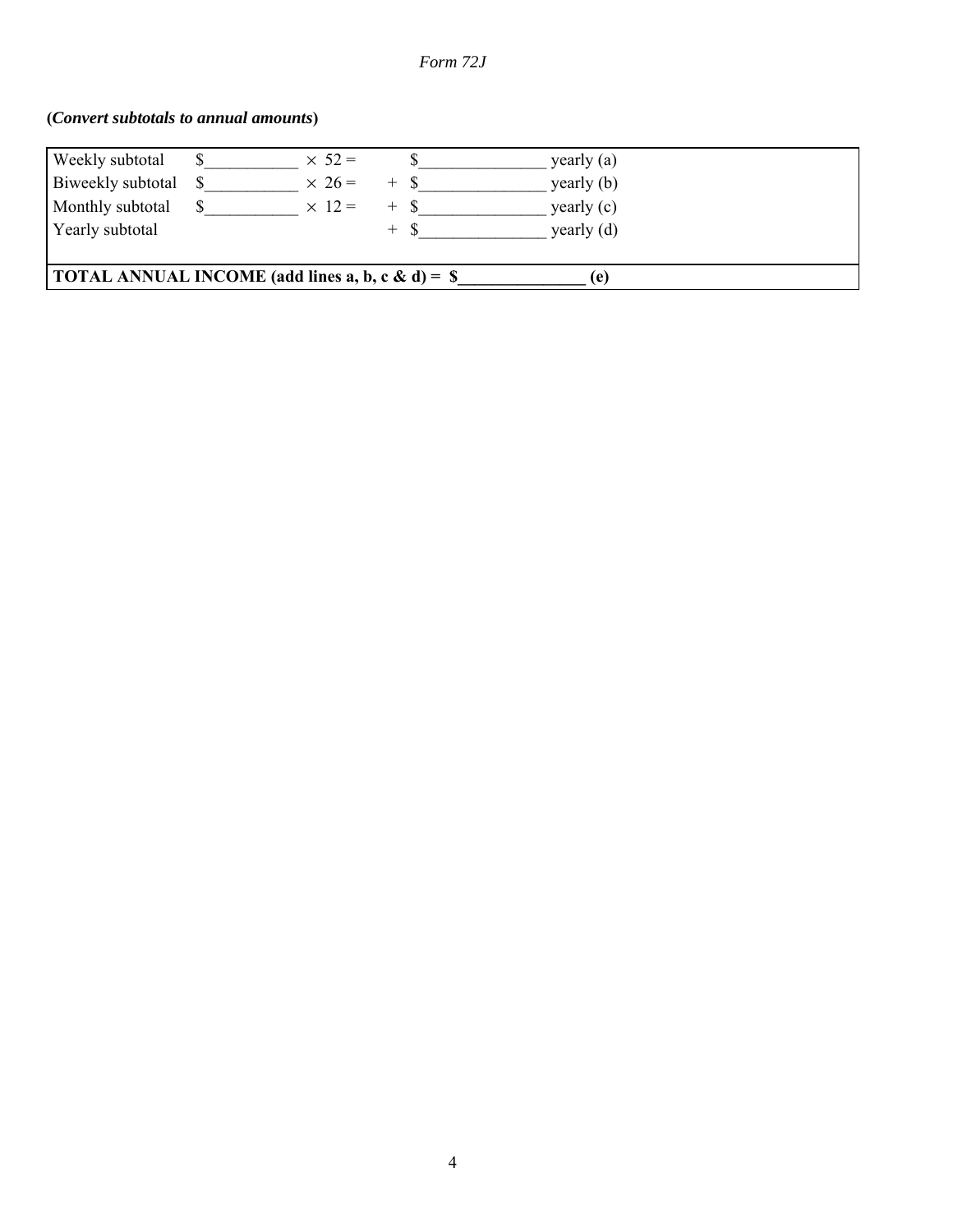# **Appendix II ADJUSTMENTS TO INCOME FOR CHILD SUPPORT**

*Please Note:*

- *for each amount, complete the most appropriate column, complete only one column per item*
- *complete this Appendix if child support is requested in this case*
- *see Schedule III of the applicable child support guidelines for details on adjustments*

#### **Deductions**

| <b>Item</b>                                                                                                          | weekly | biweekly | monthly | yearly |
|----------------------------------------------------------------------------------------------------------------------|--------|----------|---------|--------|
| <b>Employment expenses</b>                                                                                           |        |          |         |        |
| - Union dues                                                                                                         |        |          |         |        |
| - Professional dues                                                                                                  |        |          |         |        |
| - Other <sup>1</sup> (specify)                                                                                       |        |          |         |        |
| Child support received and included in income<br>in Appendix I                                                       |        |          |         |        |
| Support for a dependant other than a child<br>received from the other parent and included in<br>income in Appendix I |        |          |         |        |
| Social assistance received by parent for other<br>members of the household                                           |        |          |         |        |
| Difference between taxable and actual<br>dividends from taxable Canadian<br>corporations                             |        |          |         |        |
| <b>Business investment losses</b>                                                                                    |        |          |         |        |
| Allowable carrying charges                                                                                           |        |          |         |        |
| Other (specify) <sup>2</sup>                                                                                         |        |          |         |        |
|                                                                                                                      |        |          |         |        |
| <b>Subtotal</b>                                                                                                      |        |          |         |        |

**\_\_\_\_\_\_\_\_\_\_\_\_\_\_\_\_\_\_\_\_\_\_\_\_\_\_\_\_\_\_\_\_\_**

<sup>&</sup>lt;sup>1</sup> See section 1 (employment expenses) of Schedule III of the applicable child support guidelines.<br><sup>2</sup> See sections 10 (additional amount re: self-employment income), and 11 (capital cost allowance for real property), of Schedule III of the applicable child support guidelines.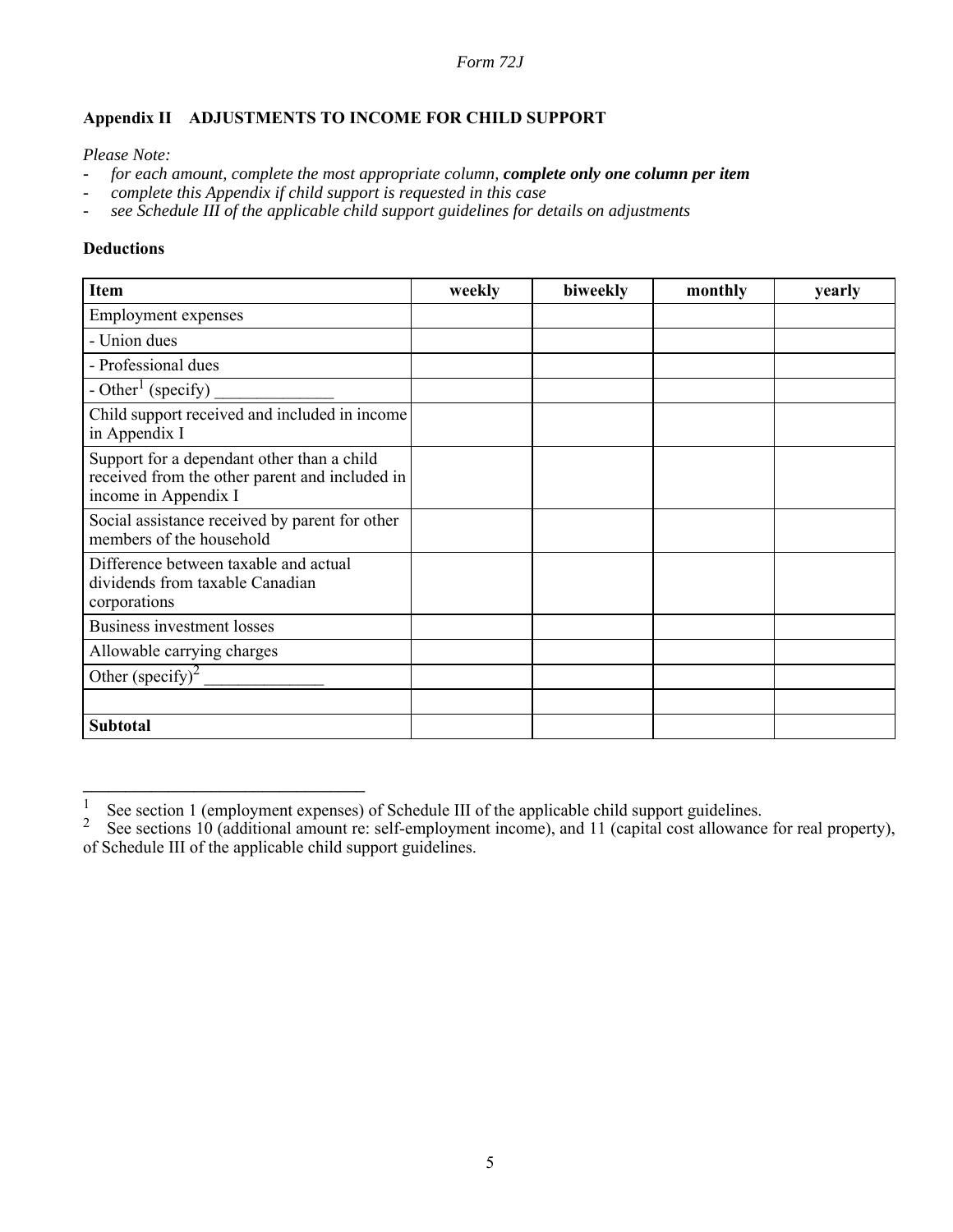# **(***Convert subtotals to annual amounts***)**

| Weekly subtotal                                                                    |  | $\times$ 52 = |       | yearly $(a)$ |
|------------------------------------------------------------------------------------|--|---------------|-------|--------------|
| Biweekly subtotal \$                                                               |  | $\times$ 26 = |       | yearly (b)   |
| Monthly subtotal                                                                   |  | $\times$ 12 = |       | yearly $(c)$ |
| Yearly subtotal                                                                    |  |               | $+ S$ | yearly $(d)$ |
|                                                                                    |  |               |       |              |
| <b>TOTAL ANNUAL DEDUCTIONS (add lines a, b, c &amp; d) = <math>\</math></b><br>(e) |  |               |       |              |

## **Additions**

| <b>Item</b>                                            | weekly | biweekly | monthly | yearly |
|--------------------------------------------------------|--------|----------|---------|--------|
| Difference between actual and taxable capital<br>gains |        |          |         |        |
| Other (specify) <sup>3</sup>                           |        |          |         |        |
|                                                        |        |          |         |        |
| <b>Subtotal</b>                                        |        |          |         |        |

# **(***Convert subtotals to annual amounts***)**

**\_\_\_\_\_\_\_\_\_\_\_\_\_\_\_\_\_\_\_\_\_\_\_\_\_\_\_\_\_\_**

| Weekly subtotal \$<br>Biweekly subtotal \$<br>Monthly subtotal \$<br>Yearly subtotal | $\times$ 52 =<br>$\times 26 = +$ \$<br>$\times$ 12 = + \$ | yearly (f)<br>yearly $(g)$<br>yearly (h)<br>yearly $(i)$ |  |
|--------------------------------------------------------------------------------------|-----------------------------------------------------------|----------------------------------------------------------|--|
| $\vert$ TOTAL ANNUAL ADDITIONS (add subtotals) = $\$                                 |                                                           |                                                          |  |

| Total annual additions (line e)          |   |
|------------------------------------------|---|
| Total annual deductions (line j)         |   |
| Total adjustments<br>(subtract j from e) | K |

 $3\degree$  See sections 9 (net self-employment income), and 13 (employee stock options with a Canadian-controlled private corporation) of Schedule III of the applicable child support guidelines.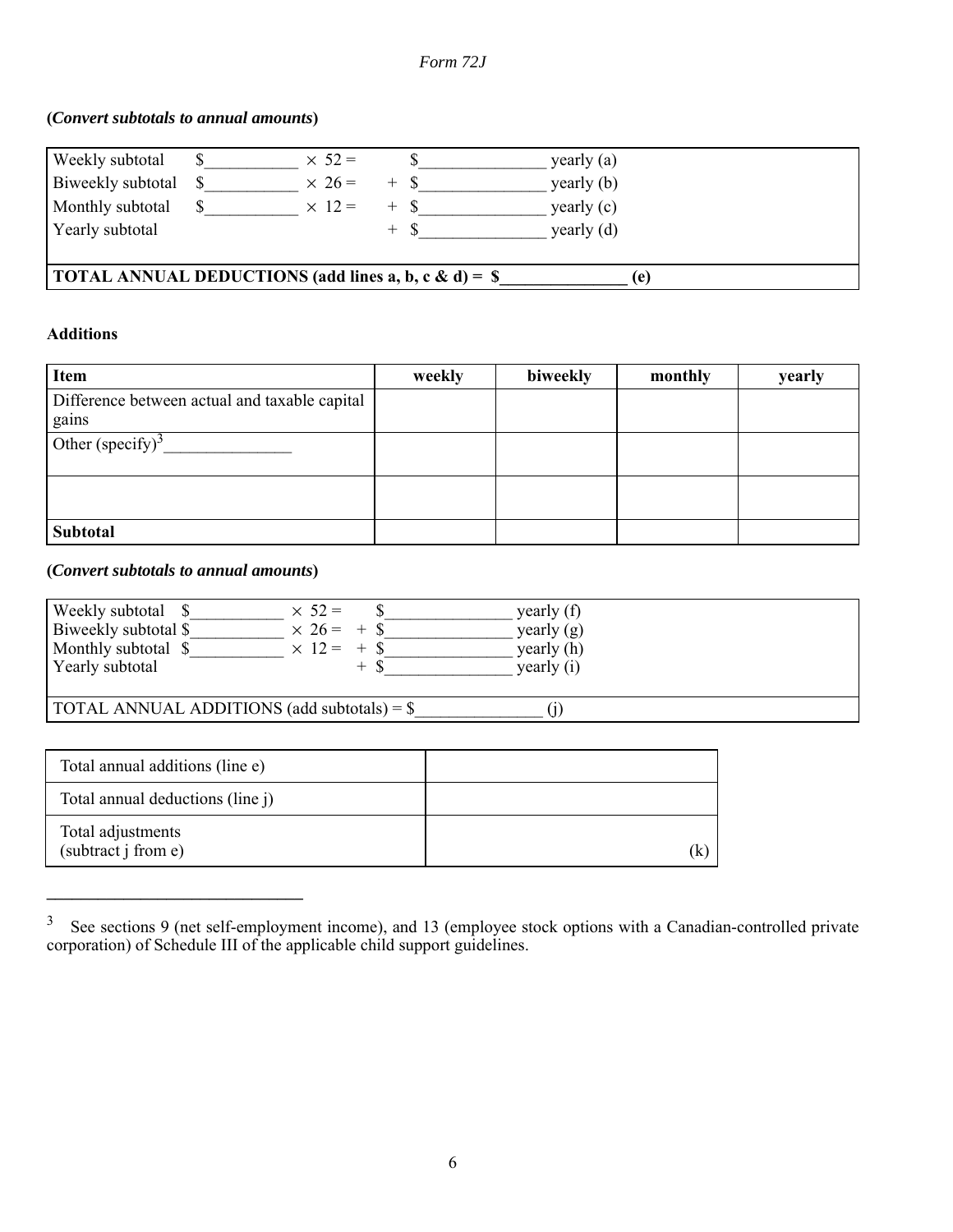## **Appendix III SPECIAL EXPENSES**

- *complete if you are claiming a portion of special expenses from the other parent*
- *for each expense, show the amount net of any tax deductions, subsidies or contributions from the child or other source*

| <b>Expense claimed</b>                          | Net cost per year |
|-------------------------------------------------|-------------------|
| Child care                                      |                   |
| Medical & dental insurance premiums             |                   |
| Health related expenses                         |                   |
| Extraordinary primary or secondary school costs |                   |
| Post secondary education                        |                   |
| Extraordinary extracurricular activities        |                   |
| <b>Total</b>                                    |                   |

# **Appendix IV CALCULATION OF ACTUAL MONTHLY EXPENSES**

#### *Please Note:*

- *complete this Appendix if you are applying for support for a dependant other than a child*
- *show actual expenses where possible, otherwise give estimates*
- *complete only the items for which you have an expense*
- *use weekly, biweekly, monthly or yearly columns as appropriate, complete only one column per item*

## **Actual budget**

| Item                          | Paid weekly | Paid biweekly | Paid monthly | Paid yearly |
|-------------------------------|-------------|---------------|--------------|-------------|
| <b>Housing</b>                |             |               |              |             |
| Rent                          |             |               |              |             |
| Mortgage                      |             |               |              |             |
| Property tax                  |             |               |              |             |
| Property insurance            |             |               |              |             |
| Electricity                   |             |               |              |             |
| Heating (other than electric) |             |               |              |             |
| Water                         |             |               |              |             |
| Repairs and Maintenance       |             |               |              |             |
| Household                     |             |               |              |             |
| Food                          |             |               |              |             |
| Clothing                      |             |               |              |             |
| Laundry & Dry cleaning        |             |               |              |             |
| Telephone                     |             |               |              |             |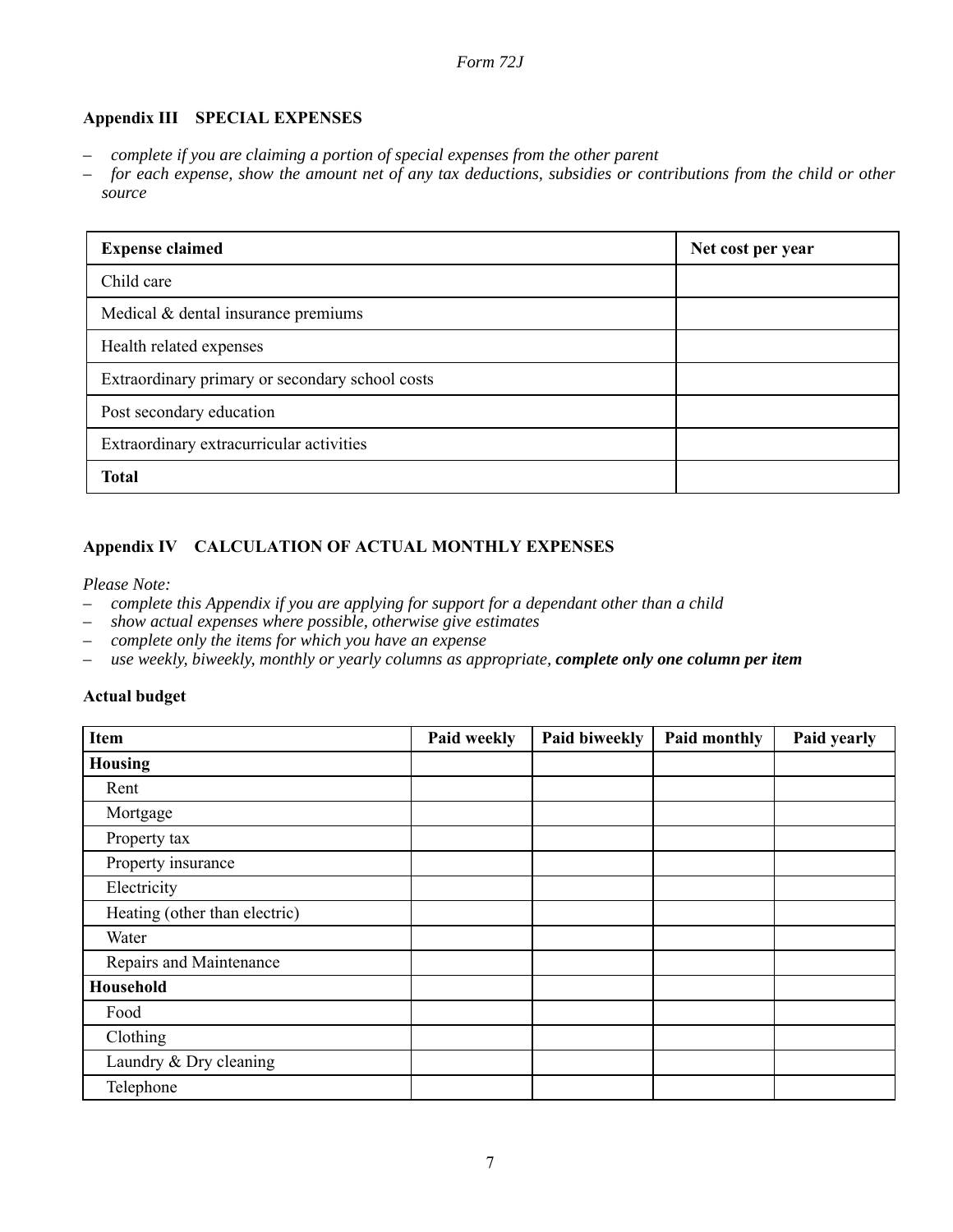| 'orm | $\prime$ |
|------|----------|
|      |          |

| <b>Item</b>                           | Paid weekly | Paid biweekly | <b>Paid monthly</b> | Paid yearly |
|---------------------------------------|-------------|---------------|---------------------|-------------|
| Cable TV                              |             |               |                     |             |
| Other (specify)                       |             |               |                     |             |
| <b>Employment Deductions</b>          |             |               |                     |             |
| Union or professional dues            |             |               |                     |             |
| Employment insurance premiums         |             |               |                     |             |
| Pension contributions                 |             |               |                     |             |
| Income tax                            |             |               |                     |             |
| Transportation                        |             |               |                     |             |
| Auto insurance                        |             |               |                     |             |
| Licence and registration              |             |               |                     |             |
| Gas & oil                             |             |               |                     |             |
| Parking                               |             |               |                     |             |
| Auto servicing                        |             |               |                     |             |
| Public transit and taxis              |             |               |                     |             |
| <b>Debt payments</b>                  |             |               |                     |             |
| Credit card payments                  |             |               |                     |             |
| Bank loan payments                    |             |               |                     |             |
| Car payment                           |             |               |                     |             |
| Other                                 |             |               |                     |             |
| Life insurance                        |             |               |                     |             |
| Medicine                              |             |               |                     |             |
| Health insurance                      |             |               |                     |             |
| Support for others                    |             |               |                     |             |
| Children's allowances                 |             |               |                     |             |
| <b>Educational expenses</b>           |             |               |                     |             |
| Babysitting and daycare               |             |               |                     |             |
| Children's extracurricular activities |             |               |                     |             |
| Gifts                                 |             |               |                     |             |
| Vacation                              |             |               |                     |             |
| Entertainment & recreation            |             |               |                     |             |
| Other (specify)                       |             |               |                     |             |
| <b>Subtotals</b>                      |             |               |                     |             |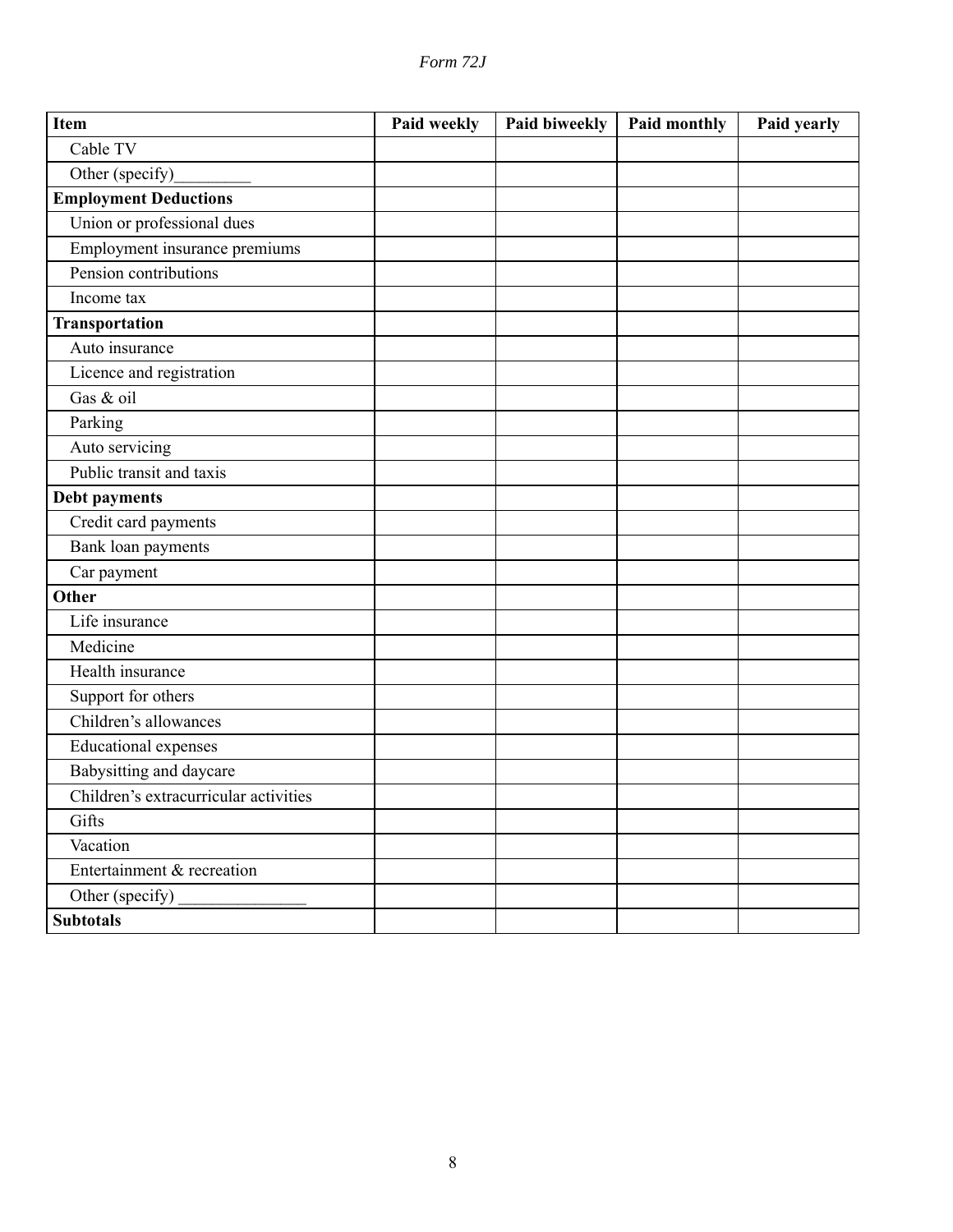# **(***Convert subtotals to monthly amounts***)**

| Weekly subtotal \$                                                 | $\times$ 4.33 = |        | monthly $(a)$ |
|--------------------------------------------------------------------|-----------------|--------|---------------|
| Biweekly subtotal \$                                               | $\times$ 2.16 = | $+$ \$ | monthly $(b)$ |
| Monthly subtotal                                                   |                 | $+$ \$ | monthly $(c)$ |
| Yearly subtotal                                                    | $\div$ 12 =     | $+$ \$ | monthly $(d)$ |
|                                                                    |                 |        |               |
| <b>TOTAL MONTHLY EXPENSES</b> (add lines a, b, c & d) = $\$<br>(e) |                 |        |               |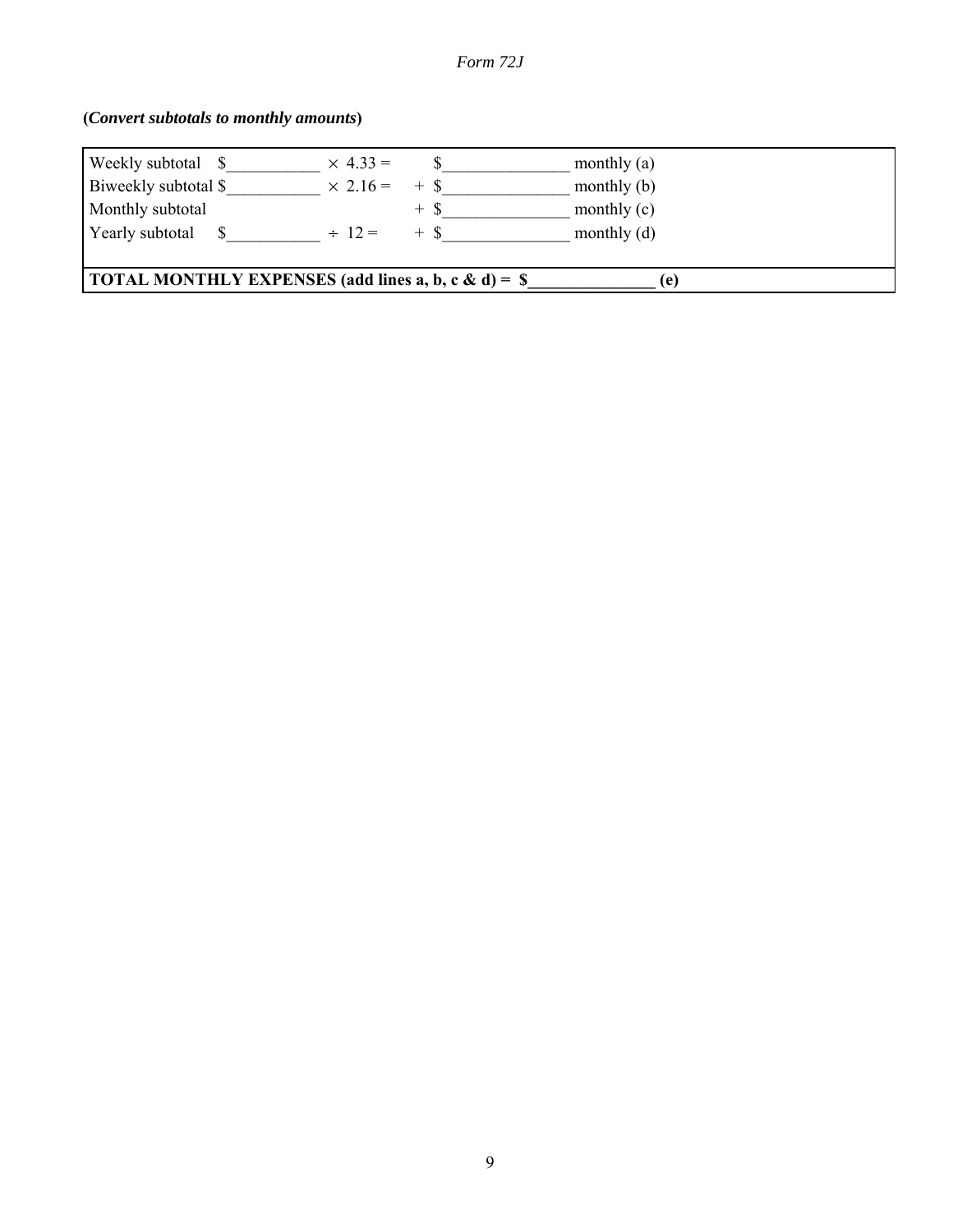# **Appendix V CALCULATION OF PROPOSED MONTHLY EXPENSES**

*Please Note:*

- *complete this Appendix only if you anticipate that your expenses will be greater than those shown in your Actual Budget in Appendix IV after your court appearance*
- *show actual expenses where possible, otherwise give estimates*
- *complete only the items for which you have an expense*
- *use weekly, biweekly, monthly or yearly columns as appropriate, complete only one column per item*

### **Proposed budget**

| Item                          | Paid weekly | Paid biweekly | Paid monthly | Paid yearly |
|-------------------------------|-------------|---------------|--------------|-------------|
| <b>Housing</b>                |             |               |              |             |
| Rent                          |             |               |              |             |
| Mortgage                      |             |               |              |             |
| Property tax                  |             |               |              |             |
| Property insurance            |             |               |              |             |
| Electricity                   |             |               |              |             |
| Heating (other than electric) |             |               |              |             |
| Water                         |             |               |              |             |
| Repairs and Maintenance       |             |               |              |             |
| <b>Household</b>              |             |               |              |             |
| Food                          |             |               |              |             |
| Clothing                      |             |               |              |             |
| Laundry & Dry cleaning        |             |               |              |             |
| Telephone                     |             |               |              |             |
| Cable TV                      |             |               |              |             |
| Other (specify)               |             |               |              |             |
| <b>Employment Deductions</b>  |             |               |              |             |
| Union or professional dues    |             |               |              |             |
| Employment insurance premiums |             |               |              |             |
| Pension contributions         |             |               |              |             |
| Income tax                    |             |               |              |             |
| <b>Transportation</b>         |             |               |              |             |
| Auto insurance                |             |               |              |             |
| Licence and registration      |             |               |              |             |
| Gas & oil                     |             |               |              |             |
| Parking                       |             |               |              |             |
| Auto servicing                |             |               |              |             |
| Public transit and taxis      |             |               |              |             |
| Debt payments                 |             |               |              |             |
| Credit card payments          |             |               |              |             |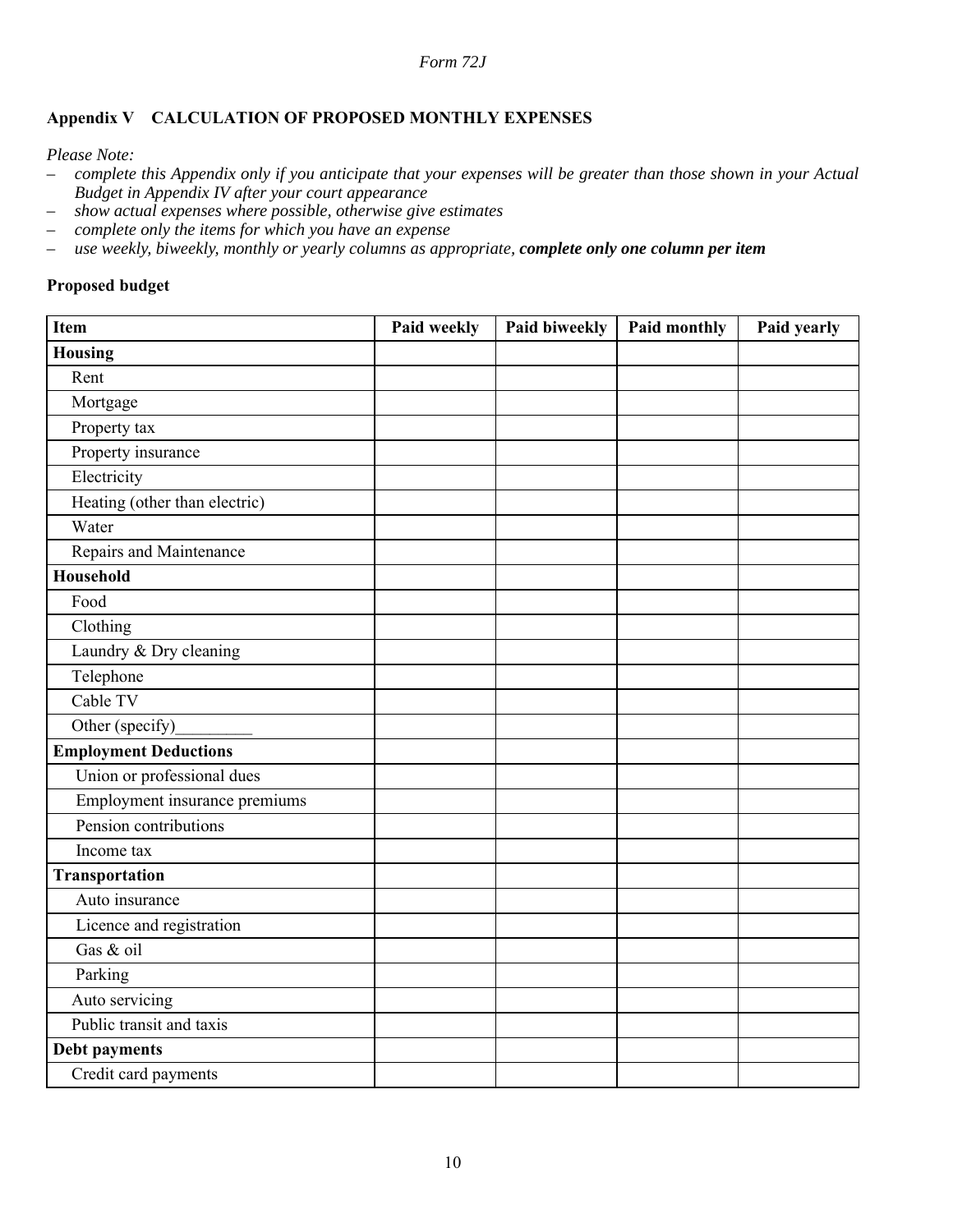|  | ) rrn |  |
|--|-------|--|
|--|-------|--|

| <b>Item</b>                           | Paid weekly | Paid biweekly | Paid monthly | Paid yearly |
|---------------------------------------|-------------|---------------|--------------|-------------|
| Bank loan payments                    |             |               |              |             |
| Car payment                           |             |               |              |             |
| Other                                 |             |               |              |             |
| Life insurance                        |             |               |              |             |
| Medicine                              |             |               |              |             |
| Health insurance                      |             |               |              |             |
| Support for others                    |             |               |              |             |
| Children's allowances                 |             |               |              |             |
| <b>Educational</b> expenses           |             |               |              |             |
| Babysitting and daycare               |             |               |              |             |
| Children's extracurricular activities |             |               |              |             |
| Gifts                                 |             |               |              |             |
| Vacation                              |             |               |              |             |
| Entertainment & recreation            |             |               |              |             |
| Other (specify)                       |             |               |              |             |
| <b>Subtotals</b>                      |             |               |              |             |

**(***Convert subtotals to monthly amounts***)**

| Weekly subtotal \$                                          | $\times$ 4.33 =      |       | monthly $(a)$ |  |
|-------------------------------------------------------------|----------------------|-------|---------------|--|
| Biweekly subtotal \$                                        | $\times$ 2.16 = + \$ |       | monthly $(b)$ |  |
| Monthly subtotal                                            |                      | $+$ S | monthly $(c)$ |  |
| Yearly subtotal                                             | $\div$ 12 =          | $+ S$ | monthly $(d)$ |  |
|                                                             |                      |       |               |  |
| <b>TOTAL MONTHLY EXPENSES</b> (add lines a, b, c & d) = $\$ |                      |       | (e)           |  |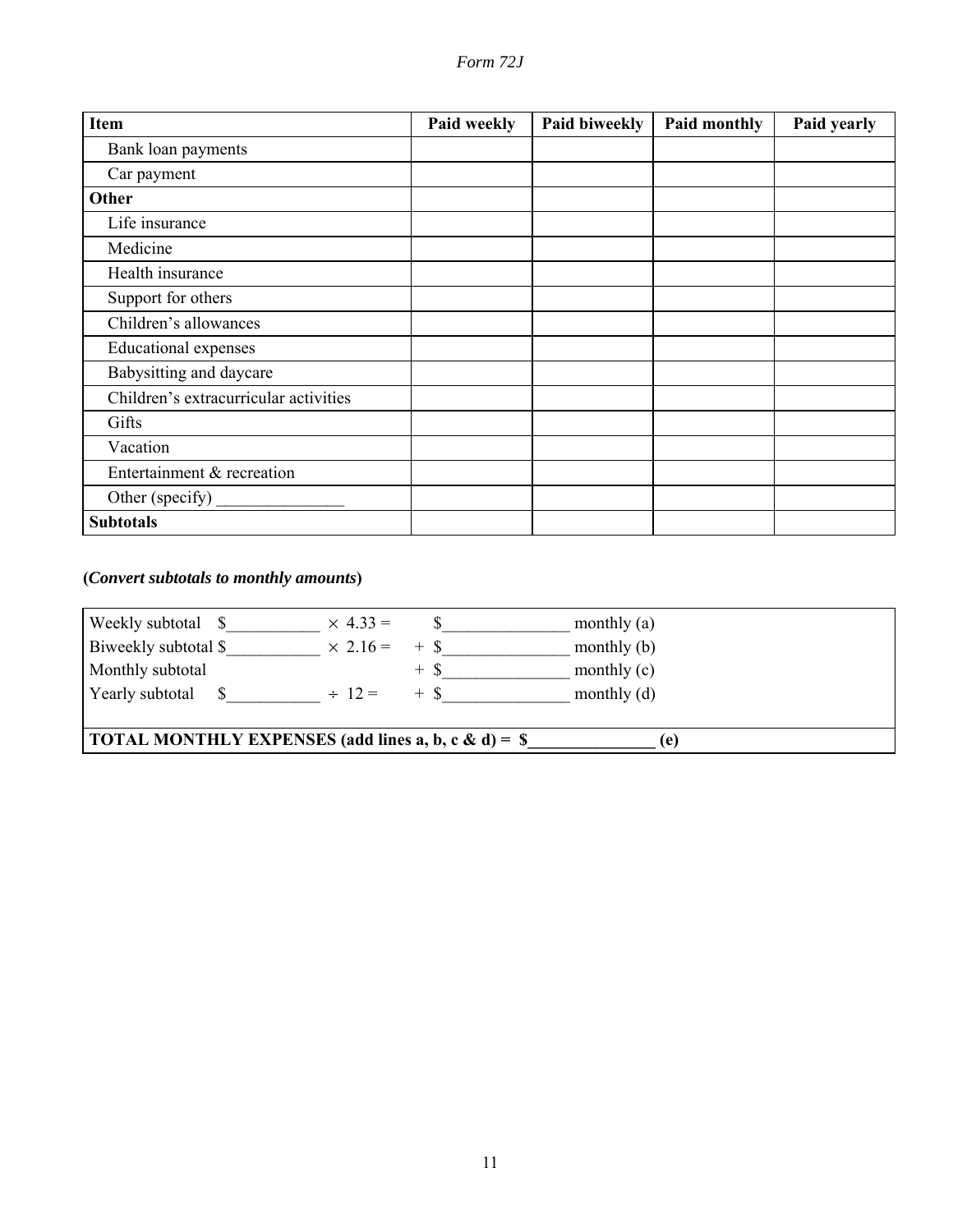# **Appendix VI PROPERTY**

(*List all property that you own or the ownership of which you share with someone else. Where ownership is shared, name other owner or owners.*)

(i) Land: (*Include leases, options and mortgages. Do not deduct encumbrances or costs of disposition from values.*)

| Type of<br>Property | Location   | <b>Estimated</b><br>Current<br><b>Market Value</b> | Value of<br><b>My Interest</b> |
|---------------------|------------|----------------------------------------------------|--------------------------------|
|                     |            |                                                    |                                |
|                     |            | S                                                  |                                |
|                     |            |                                                    |                                |
|                     | TOTALS (a) |                                                    |                                |

# (ii) Household and personal property:

| <b>Type of</b><br><b>Property</b>    |            | <b>Estimated</b><br><b>Current</b><br><b>Market Value</b> | Value of<br><b>My Interest</b> |
|--------------------------------------|------------|-----------------------------------------------------------|--------------------------------|
| Furniture                            |            |                                                           |                                |
| Appliances                           |            |                                                           |                                |
| Household Effects                    |            |                                                           |                                |
| Clothing                             |            |                                                           |                                |
| Jewellery                            |            |                                                           |                                |
| <b>Motor Vehicles</b>                |            |                                                           |                                |
| Make and Model                       |            |                                                           |                                |
| Year                                 |            |                                                           |                                |
| Boats, snowmobiles or other vehicles |            |                                                           |                                |
| Other (specify)                      |            |                                                           |                                |
|                                      | TOTALS (b) |                                                           |                                |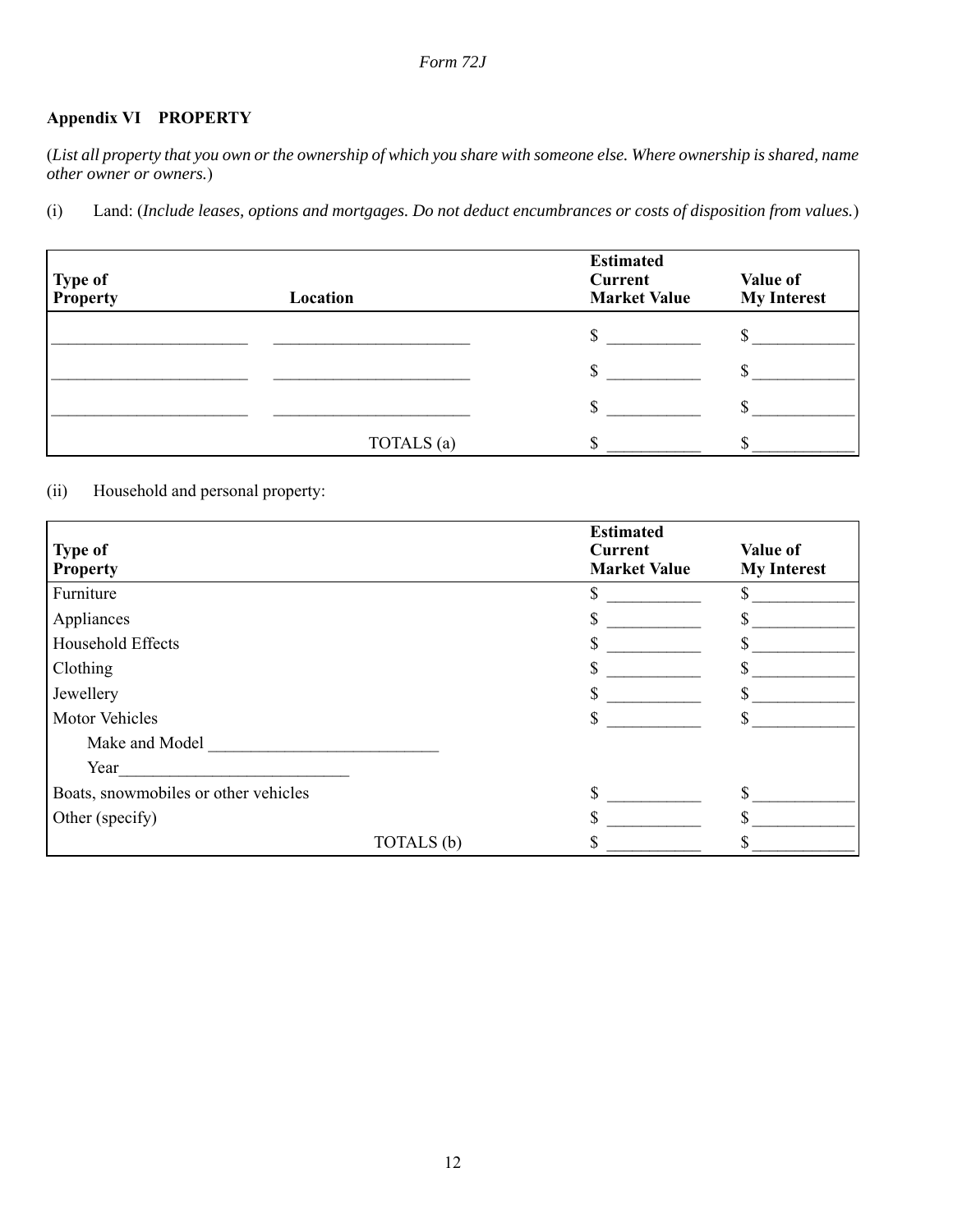# (iii) Savings and Pensions:

| <b>Type of</b><br><b>Property</b> |            | <b>Value</b> | Value of<br><b>My Interest</b> |
|-----------------------------------|------------|--------------|--------------------------------|
| Cash                              |            |              |                                |
| <b>Bank Accounts</b>              |            |              |                                |
| <b>Canada Pension Funds</b>       |            |              |                                |
| <b>Other Pension Funds</b>        |            |              |                                |
| R.R.S.P.'s                        |            |              |                                |
| Deposit Receipts                  |            |              |                                |
| Other (specify)                   |            |              |                                |
|                                   | TOTALS (c) |              |                                |

(iv) Securities: (*List stocks, bonds and other*.)

| Type of<br>Property | <b>Estimated</b><br>Current<br><b>Market Value</b> | Value of<br><b>My Interest</b> |
|---------------------|----------------------------------------------------|--------------------------------|
|                     |                                                    |                                |
|                     |                                                    |                                |
|                     |                                                    |                                |
| TOTALS (d)          |                                                    |                                |

(v) Life Insurance: (*List policies and cash surrender values.*)

| <b>Description of</b><br>Policy | <b>Cash Surrender</b><br><b>Value</b> | Value of<br><b>My Interest</b> |
|---------------------------------|---------------------------------------|--------------------------------|
|                                 |                                       |                                |
|                                 |                                       |                                |
|                                 |                                       |                                |
| TOTALS (e)                      |                                       |                                |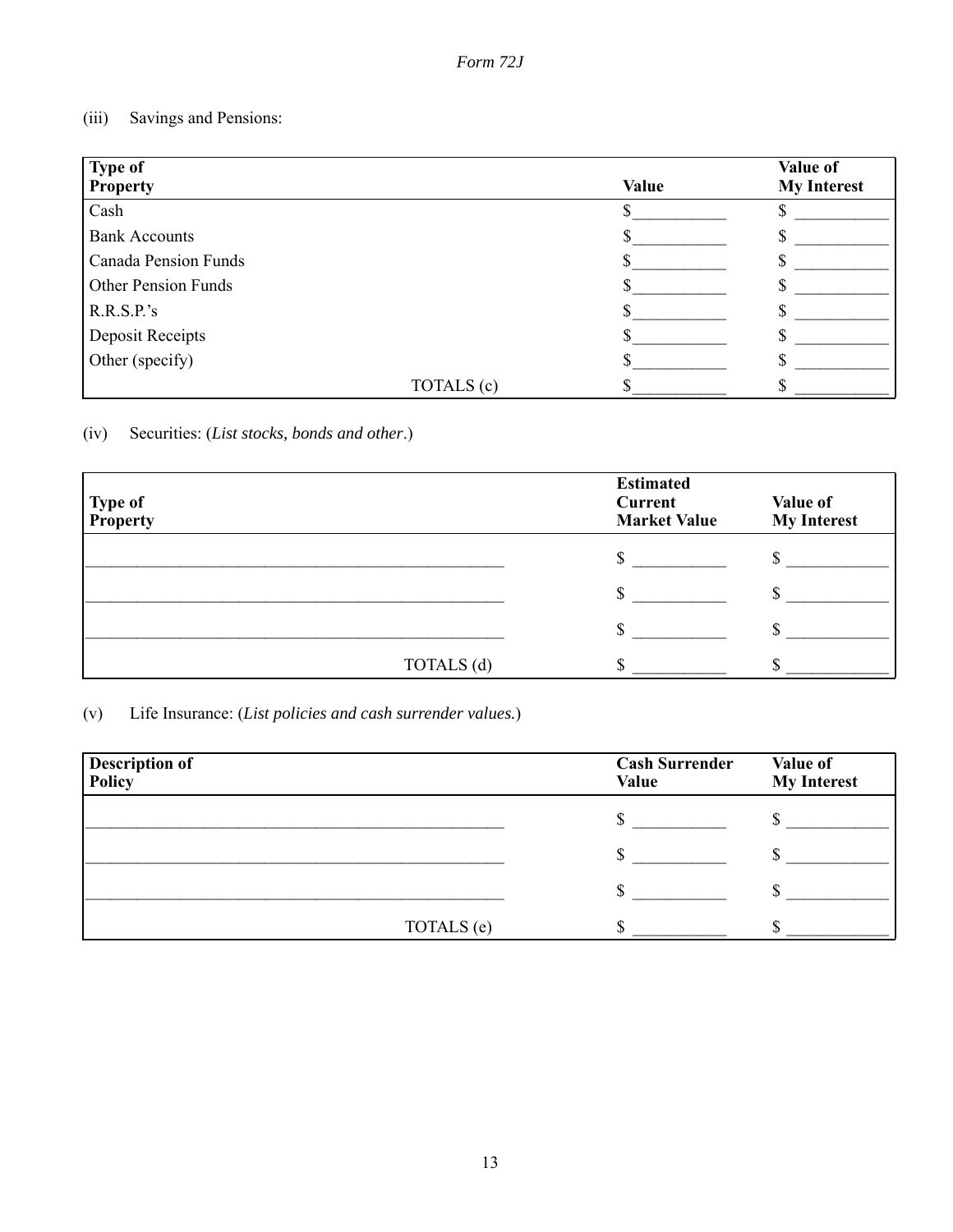(vi) Accounts Receivable: (*Give particulars of all business or personal debts owing to you*.)

| <b>Particulars</b> |            | <b>Value</b> | Value of<br><b>My Interest</b> |
|--------------------|------------|--------------|--------------------------------|
|                    |            |              |                                |
|                    |            |              |                                |
|                    |            |              |                                |
|                    | TOTALS (f) |              |                                |

(vii) Business Interests: (*Show any interest in unincorporated businesses and any interest in incorporated businesses not shown above under securities*.)

| <b>Business Interest</b> | <b>Estimated</b><br>Current<br><b>Market Value</b> | Value of<br><b>My Interest</b> |
|--------------------------|----------------------------------------------------|--------------------------------|
|                          | ۰D                                                 |                                |
|                          |                                                    |                                |
|                          |                                                    |                                |
| TOTALS (g)               |                                                    |                                |

(viii) Property transferred since separation for less than fair market value:

| <b>Description</b><br>of Property |            | <b>Estimated</b><br><b>Market Value</b><br>at Time of<br><b>Transfer</b> | Consideration<br><b>Received at</b><br>Time of<br><b>Transfer</b> |
|-----------------------------------|------------|--------------------------------------------------------------------------|-------------------------------------------------------------------|
|                                   |            | ۰D                                                                       |                                                                   |
|                                   |            |                                                                          |                                                                   |
|                                   |            |                                                                          |                                                                   |
|                                   | TOTALS (h) |                                                                          |                                                                   |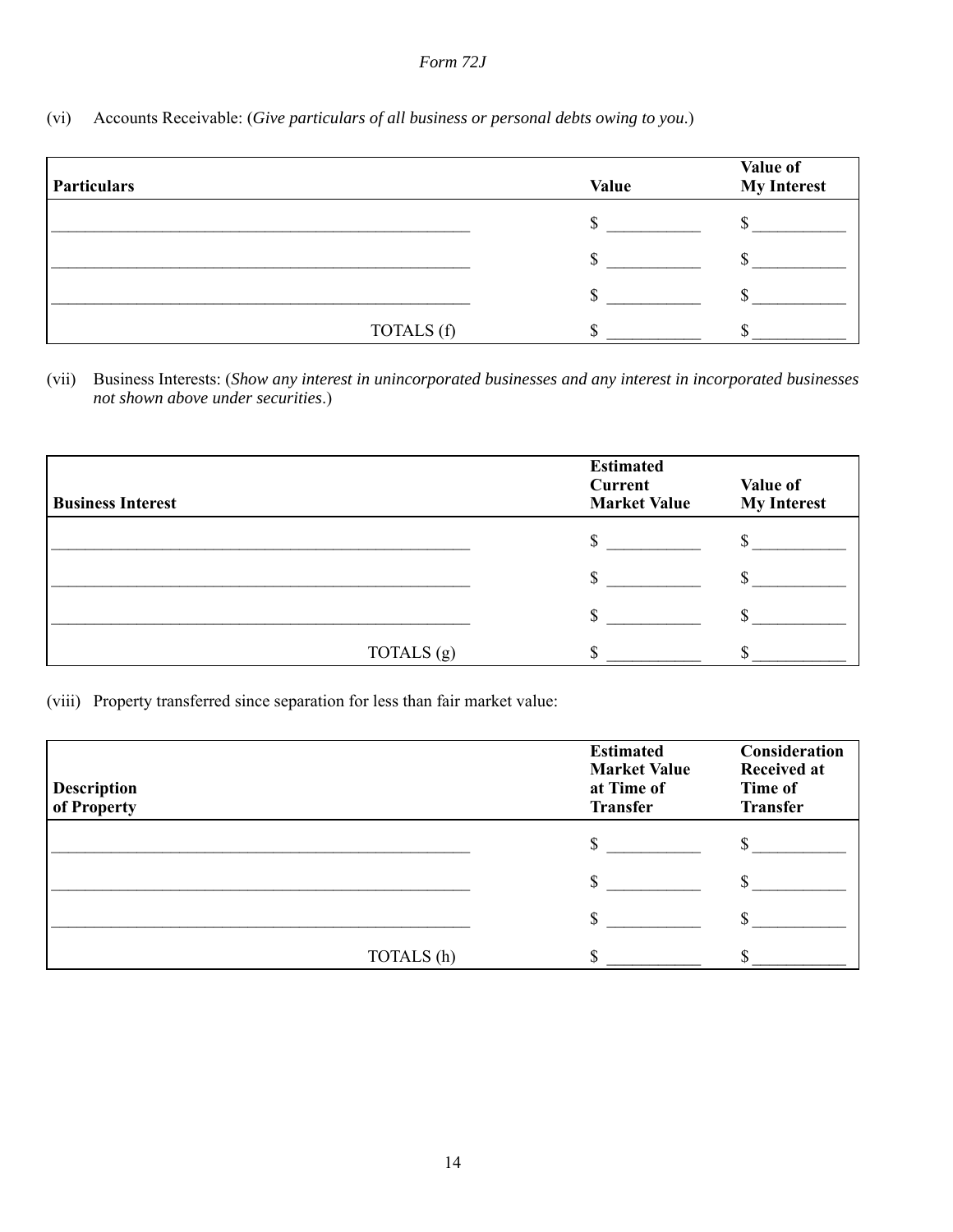$\mathcal{L}_\mathcal{L} = \{ \mathcal{L}_\mathcal{L} = \{ \mathcal{L}_\mathcal{L} = \{ \mathcal{L}_\mathcal{L} = \{ \mathcal{L}_\mathcal{L} = \{ \mathcal{L}_\mathcal{L} = \{ \mathcal{L}_\mathcal{L} = \{ \mathcal{L}_\mathcal{L} = \{ \mathcal{L}_\mathcal{L} = \{ \mathcal{L}_\mathcal{L} = \{ \mathcal{L}_\mathcal{L} = \{ \mathcal{L}_\mathcal{L} = \{ \mathcal{L}_\mathcal{L} = \{ \mathcal{L}_\mathcal{L} = \{ \mathcal{L}_\mathcal{$ 

 $\mathcal{L}_\mathcal{L} = \{ \mathcal{L}_\mathcal{L} = \{ \mathcal{L}_\mathcal{L} = \{ \mathcal{L}_\mathcal{L} = \{ \mathcal{L}_\mathcal{L} = \{ \mathcal{L}_\mathcal{L} = \{ \mathcal{L}_\mathcal{L} = \{ \mathcal{L}_\mathcal{L} = \{ \mathcal{L}_\mathcal{L} = \{ \mathcal{L}_\mathcal{L} = \{ \mathcal{L}_\mathcal{L} = \{ \mathcal{L}_\mathcal{L} = \{ \mathcal{L}_\mathcal{L} = \{ \mathcal{L}_\mathcal{L} = \{ \mathcal{L}_\mathcal{$ 

 $\mathcal{L}_\mathcal{L} = \{ \mathcal{L}_\mathcal{L} = \{ \mathcal{L}_\mathcal{L} = \{ \mathcal{L}_\mathcal{L} = \{ \mathcal{L}_\mathcal{L} = \{ \mathcal{L}_\mathcal{L} = \{ \mathcal{L}_\mathcal{L} = \{ \mathcal{L}_\mathcal{L} = \{ \mathcal{L}_\mathcal{L} = \{ \mathcal{L}_\mathcal{L} = \{ \mathcal{L}_\mathcal{L} = \{ \mathcal{L}_\mathcal{L} = \{ \mathcal{L}_\mathcal{L} = \{ \mathcal{L}_\mathcal{L} = \{ \mathcal{L}_\mathcal{$ 

Particulars of non-cash consideration received on transfer of property noted above are as follows:

# (ix) Other Property: (*List all property not shown above*.)

| <b>Description of Property</b>  |  |                    | <b>Estimated</b><br><b>Current</b><br><b>Market Value</b> | Value of<br><b>My Interest</b> |
|---------------------------------|--|--------------------|-----------------------------------------------------------|--------------------------------|
|                                 |  |                    | \$                                                        |                                |
|                                 |  |                    | \$                                                        |                                |
|                                 |  |                    | \$                                                        |                                |
|                                 |  | TOTALS (i)         |                                                           |                                |
| <b>TOTALS</b><br>$(a)$ to $(i)$ |  | (1)<br>Total Value | ¢<br>(Total Value of My                                   | $\left( k\right)$              |
|                                 |  | of Property)       | Interest in Property)                                     |                                |